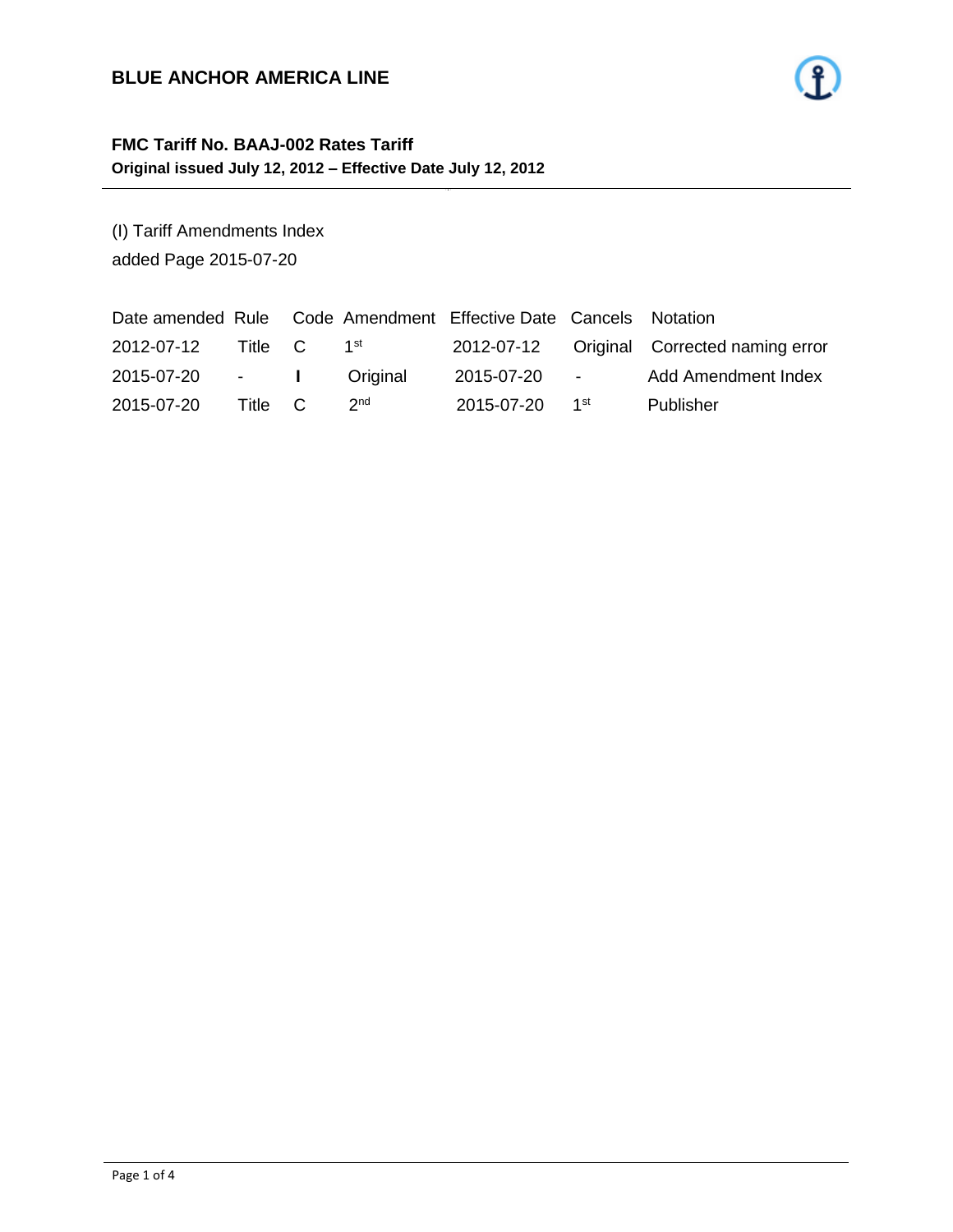**FMC Tariff No. BAAJ-002 Rates Tariff Original issued July 12, 2012 – Effective Date July 12, 2012**

# **Title Page**

- 2 -

## **Blue Anchor America Line**

Kuehne + Nagel Inc. d/b/a Blue Anchor America Line Jersey City, NJ 07302 (A Non Vessel Operating Common Carrier)

FMC Tariff No. BAAJ-002 Rates Tariff

From Worldwide Ports and Locations / Points

To Worldwide Ports and Locations / Points

(as shown in Rule 1-A)

For Tariff access see Rule 30

Bond in the amount of USD 75,000.00 is issued by B&M International Bond & Marine Brokerage, Ltd. Lexon Insurance Company

Bond Nr. 8821543 Effective July 1. 2012

Bond Rider in the amount of USD 535,000.00 issued Sept. 21, 2012

Publishing Office: ( C ) 1 st Amendment July 12, 2012, cancels Original – issued July 1, 2012 Kuehne + Nagel Inc. d/b/a Blue Anchor America Line 10 Exchange Place, 19th Floor Jersey City, NJ 07302, USA  $(C)$  2<sup>nd</sup> Amendment July 20, 2015, cancels 1<sup>st</sup> Amendment - issued July 12, 2012 Marcus Reimann – [Marcus.Reimann@Kuehne-Nagel.com](mailto:Marcus.Reimann@Kuehne-Nagel.com)

This is to certify that all information contained in this tariff is true and accurate and no unlawful alterations are permitted.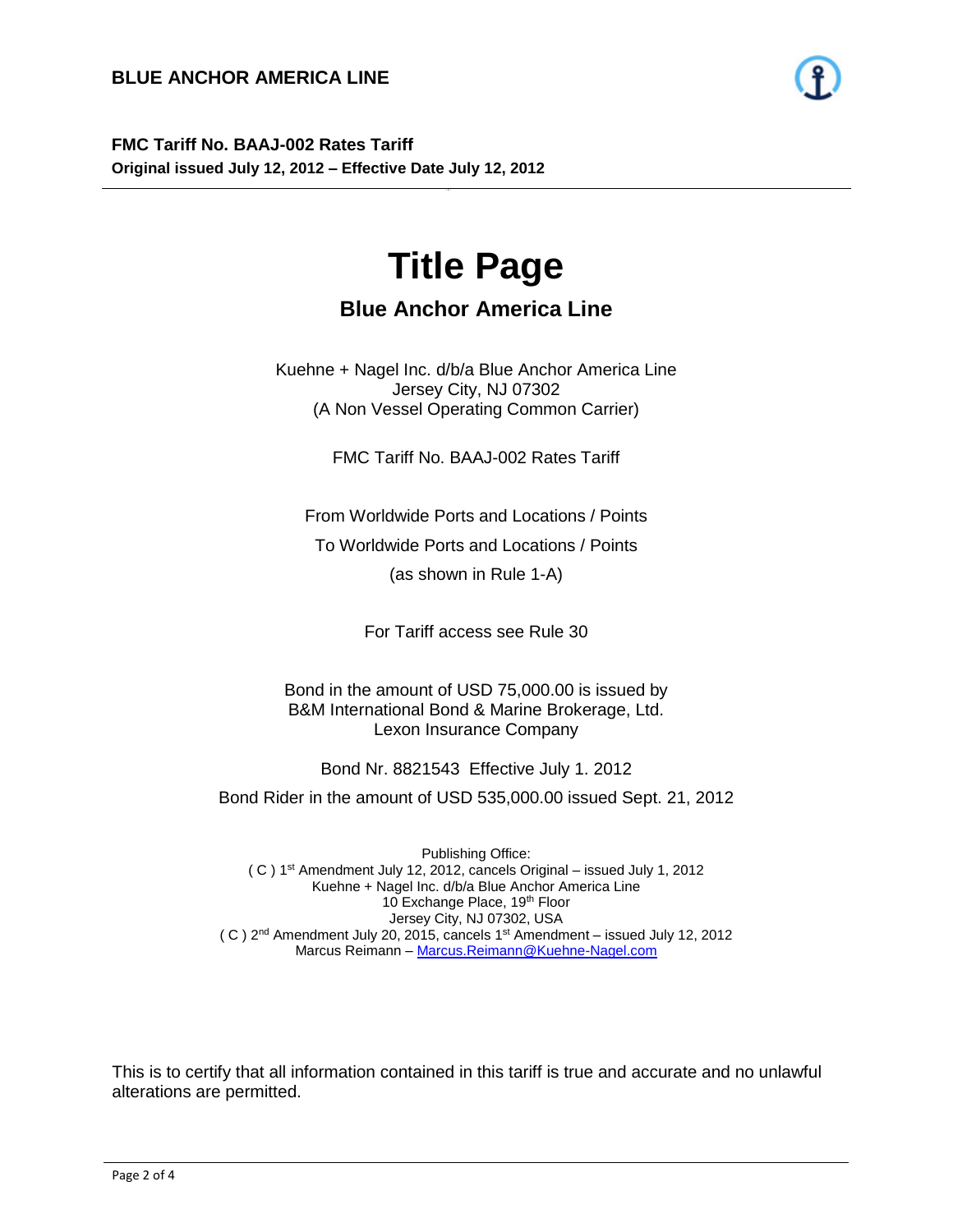#### **BLUE ANCHOR AMERICA LINE**

#### **FMC Tariff No. BAAJ-002 Rates Tariff Original issued July 12, 2012 – Effective Date July 12, 2012**

Pursuant to Federal Maritime Commission regulations effective April 18, 2011, Blue Anchor America Line elected to use the exemption from the tariff rate publication requirements of the Shipping Act and the FMC's regulations, and will apply negotiated rate arrangements (NRA's).

- 3 -

Final Rule 76 FR 11351; Correction 76 FR 10706 and subsequent amendments.

**Carrier may enter into Negotiated Rate Arrangements (NRA's) with Merchant in lieu of publishing the applicable rates and charges for services provided in its rate tariff.**

**FMC Tariff No. BAAJ-001 Rules Tariff is applicable for pertinent terms and conditions.**